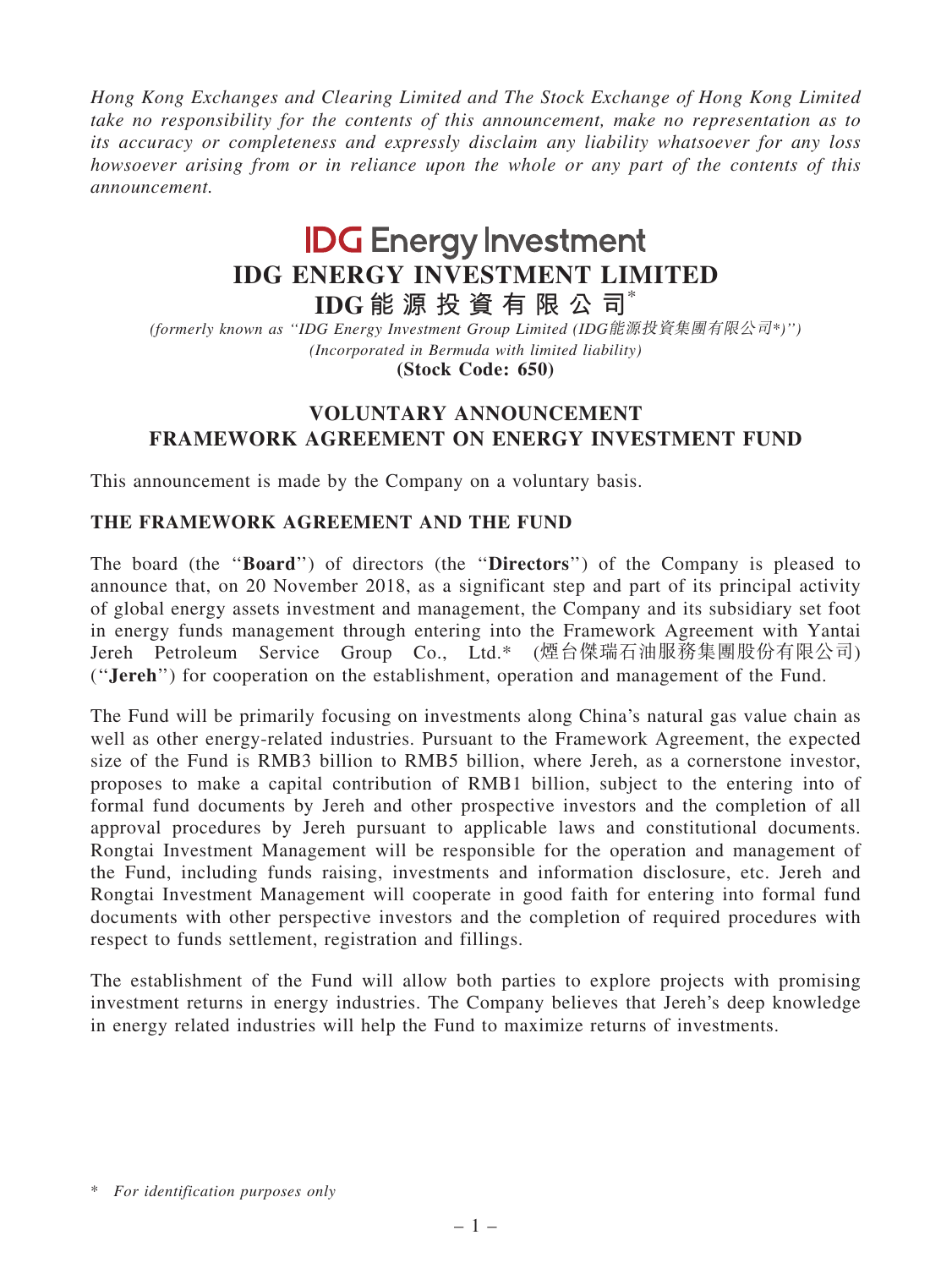#### INFORMATION ON JEREH AND RONGTAI INVESTMENT MANAGEMENT

Jereh, listed on the Shenzhen Stock Exchange (Stock code: 002353), is an international group specializing in equipment manufacturing, oil and gas engineering and construction and oilfield technology services. Jereh has established 8 global research and development centers staffed with over 1,200 professional engineers to encourage technical innovations and to develop its long-term leadership in the industry. Moreover, Jereh has established over 20 international branches to closely work with customers from more than 60 countries and to maximize the potential of every operation through reliable products and services.

To the best of the Directors' knowledge, information and belief and having made all reasonable enquiries, as at the date of this announcement, Jereh and its ultimate beneficial owner(s) are Independent Third Parties of the Company.

Rongtai Investment Management, incorporated in the PRC and a wholly-owned subsidiary of the Company, is a private equity and venture capital fund manager registered with the Asset Management Association of China (中國證券投資基金業協會) specializing in private equity fund establishment and investment management in the oil and gas industry and other energyrelated industries.

#### **DEFINITIONS**

| "Company"                         | IDG Energy Investment Limited, a company incorporated in<br>Bermuda with limited liability, the ordinary shares of which<br>are listed on the main board of the Stock Exchange (stock<br>code: 650)                                 |
|-----------------------------------|-------------------------------------------------------------------------------------------------------------------------------------------------------------------------------------------------------------------------------------|
| "connected person"                | has the same meaning as ascribed to it under the Listing<br>Rules                                                                                                                                                                   |
| "Framework Agreement"             | the framework cooperation agreement dated 20 November<br>2018 entered into between Jereh and Rongtai Investment<br>Management, in relation to the establishment, operation and<br>management of the Fund                            |
| "Fund"                            | an energy investment fund to be established pursuant to the<br>Framework Agreement                                                                                                                                                  |
| "Hong Kong"                       | the Hong Kong Special Administrative Region of the PRC                                                                                                                                                                              |
| "Independent Third<br>Party(ies)" | the independent third party(ies) who is/are, to the best of the<br>Directors' knowledge, information and belief and having<br>made all reasonable enquiries, independent of the Company<br>and the connected persons of the Company |
| "Listing Rules"                   | the Rules Governing the Listing of Securities on the Stock<br>Exchange                                                                                                                                                              |